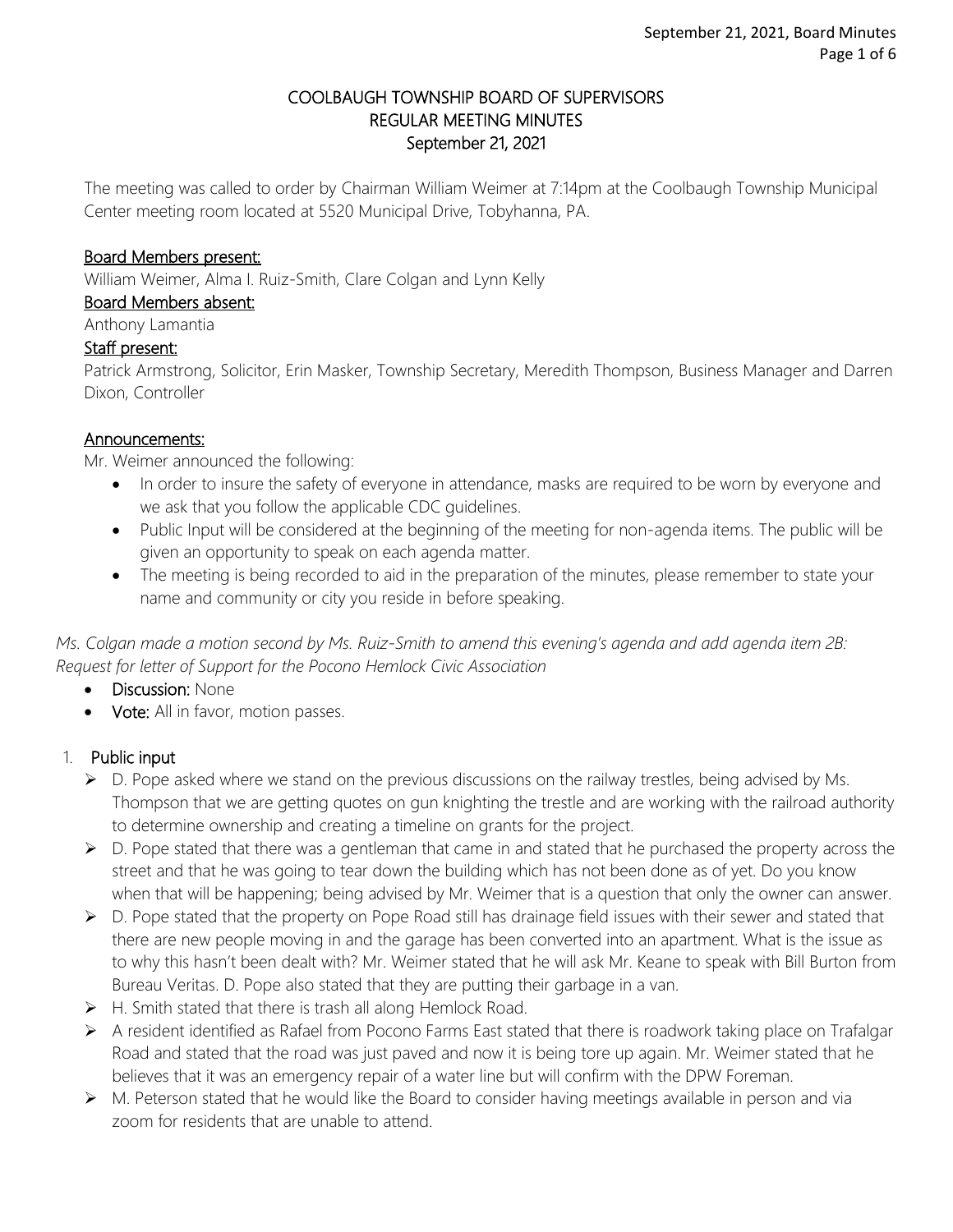▶ M. Fairservice asked about upgrading the lights throughout town with LED lights stating that she requested this before but nothing has been done. Mr. Weimer asked Ms. Thompson to look into this option and add this to a future agenda.

## 2. Approval of minutes / notes:

• September 7, 2021- Regular Meeting Minutes

*Ms. Kelly made a motion second by Ms. Colgan to approve the September 7, 2021 Regular Meeting Minutes as presented.*

- Discussion: None
- Vote: All in favor, motion passes.

# 2B. Request for a Letter of Support for an LSA Grant for Pocono Hemlock Civic Association for Funding for the Repair of their Roads in their Community

*Ms. Colgan made a motion second by Ms. Ruiz-Smith to Provide a Letter of Support for an LSA Grant for Pocono Hemlock Civic Association for Funding for the Repair of their Roads in their Community*

- Discussion: None
- Vote: All in favor, motion passes.

## 3. Monthly reports

- Pocono Mountain Regional Police Department- Presented by Mr. Weimer. He stated that a resident had asked about a speed study on Route 423 which was completed by PMRPD. Mr. Weimer stated that the average speed was 39mph and the highest speed was 105mph. He appreciates that Chief Wagner was able to get the study done prior to putting the machine away for the season. Ms. Ruiz-Smith stated that there are still issues with drag racing on many township roads. Mr. Weimer stated that he will follow up on that. M. Fairservice stated that the Army Depot will be dropping off the smoke house and the school will be dropping off a bus, she asked that officers just keep an eye out on them.
- Pocono Mountain Regional EMS- Presented by Ms. Colgan. Mr. Weimer stated that word on the street is that staffing is down and that is preventing the ALS truck from being in service and responding to calls. Ms. Colgan stated that they have about 400 hours of overtime and that staffing is critical. Ms. Ruiz-Smith asked about transport from one hospital to another when a procedure must be performed at another location, asking if the patient is able to request the EMS that they want to transport them or if they are at St. Luke's do they automatically get transported by St. Luke's Ambulance. Ms. Colgan stated that it would be up to St. Luke's to coordinate transporting. Mr. Weimer stated that if it is a patient that is being brought in and it is determined in route that they are unable to take the patient for whatever reason, they will divert the EMS at that point.
- Coolbaugh Township VFD- Presented by Mr. Weimer. He stated that the hours for training have been updated and stated that they have completed the essentials program which is a 200 hour program for national certification. He stated that he is proud to say that four junior members took the course and have passed the class and have received their certification. He thanked Ed's Towing for their assistance with vehicles and the place to hold the training. Ms. Ruiz-Smith asked if there were a lot of calls received relating to the flooding, being advised that there were not.
- Gouldsboro VFD- Presented by Mr. Weimer.
- Thornhurst Fire & Rescue Ambulance- Presented by Mr. Weimer.
- Tobyhanna Township VFD- No report was provided.
- Pocono Mountain Public Library- Presented by Ms. Kelly.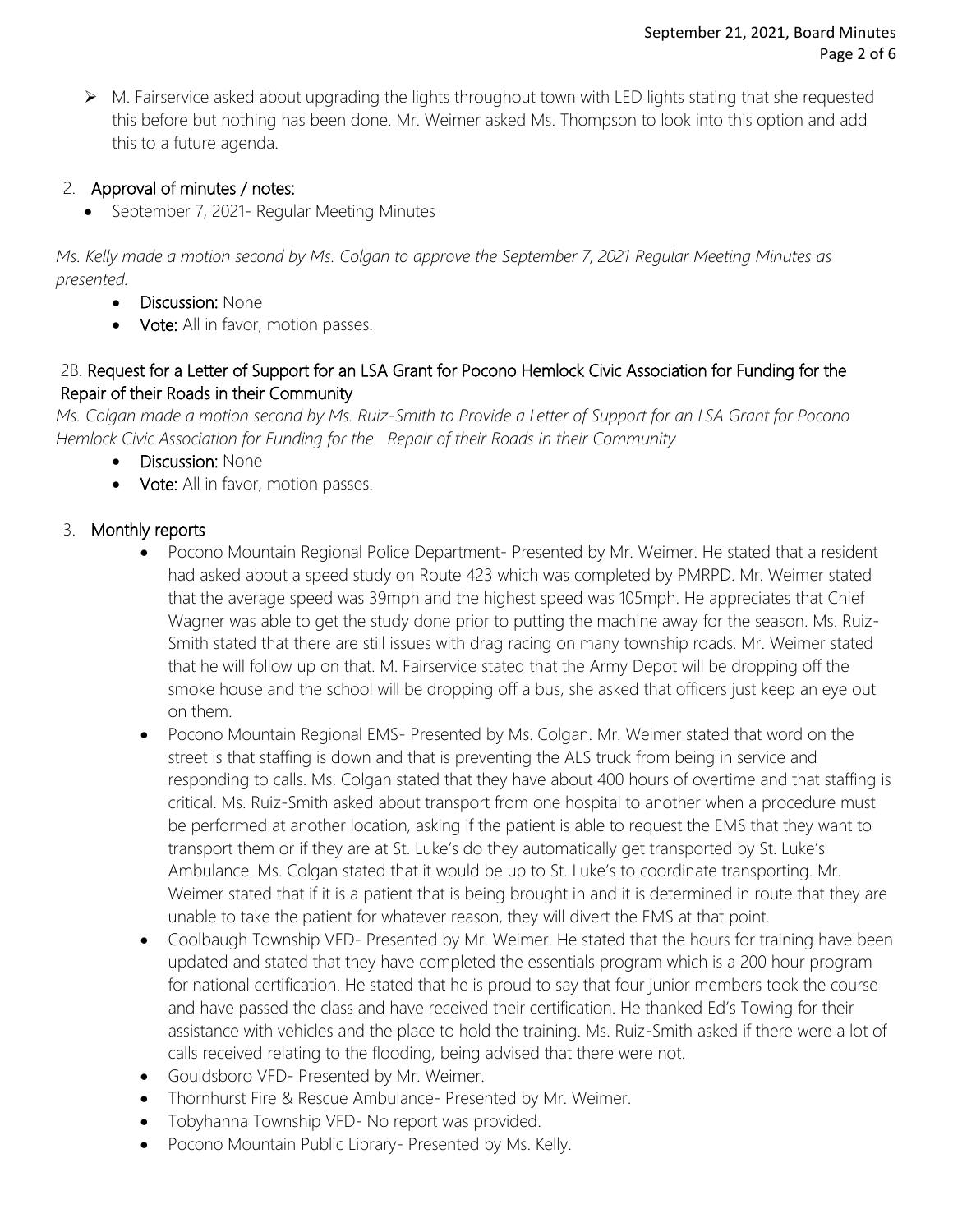Codes Enforcement and Zoning Report- Presented by Mr. Weimer

## 4. Authorization to Participate in the LERTA Process for Properties in Coolbaugh Township

*Ms. Kelly made a motion second by Ms. Ruiz-Smith to participate in the LERTA Process for Properties in Coolbaugh Township.* 

- Discussion: None
- Vote: All in favor, motion passes.
- 5. Planning Commission Recommendation of Conditional Approval of the Minor Subdivision for Full Gospel Holiness Church located on Summit Avenue, Pocono Summit

*Ms. Kelly made a motion second by Ms. Colgan to Grant Conditional Approval of the Minor Subdivision for Full Gospel Holiness Church located on Summit Avenue, Pocono Summit.*

- Discussion: Lori Foglio was in attendance from RKR Hess, thanking the Board.
- Vote: All in favor, motion passes.
- 6. Planning Commission Recommendation of Approval for the Waiver of Procedural Time Requirement from PA American Water Land Development Plan for Pocono Farms East until November 16, 2021

*Ms. Colgan made a motion second by Ms. Ruiz-Smith to Approve the Waiver of Procedural Time Requirement from PA American Water Land Development Plan for Pocono Farms East until November 16, 2021*

- Discussion: None
- Vote: All in favor, motion passes.

## 7. Authorization to Advertise the Fall Leaf Clean Up Schedule

*Mr. Weimer made a motion second by Ms. Colgan to Authorize the Advertisement of the Fall Leaf Cleanup Schedule.*

- Discussion: Ms. Ruiz-Smith stated that we should also put out that there is no leaf burning.
- Vote: All in favor, motion passes.

### 8. Authorize Advertisement for Sludge Hauling Bid

*Mr. Weimer made a motion second by Ms. Colgan to Authorize the Advertisement of the Sludge Hauling Bid*

- Discussion: None
- Vote: All in favor, motion passes.

# 9. Authorize the Purchase of a New Server for the Township Administration Building and Installation by Sundance at a Cost not to Exceed \$11,639.94

*Mr. Weimer made a motion second by Ms. Kelly to Authorize the Purchase of a New Server for the Township Administration Building and Installation by Sundance at a Cost not to exceed \$11,639.94*

Discussion: Ms. Ruiz-Smith stated that Ms. Thompson stated previously that the system was running out of space and asked if this will correct this issue. Ms. Thompson stated that it will as well as correct the lag in the system. She also stated that we will be proposing desktops in the staff offices and that laptops that all staff have will be used for working from home and the desktops will take the load off the laptops. Ms. Kelly stated that because we are working with labor costs and there is always the chance that additional work may be required, do we want to consider increasing the cost. Mr. Dixons stated that there is \$14,000.00 in the budget for the replacement.

*Mr. Weimer amended his motion and Ms. Kelly her second to Authorize the Purchase of a New Server for the Township Administration Building and Installation by Sundance at a Cost not to exceed \$14,000.00.*

- Discussion: None
- Vote: All in favor, motion passes.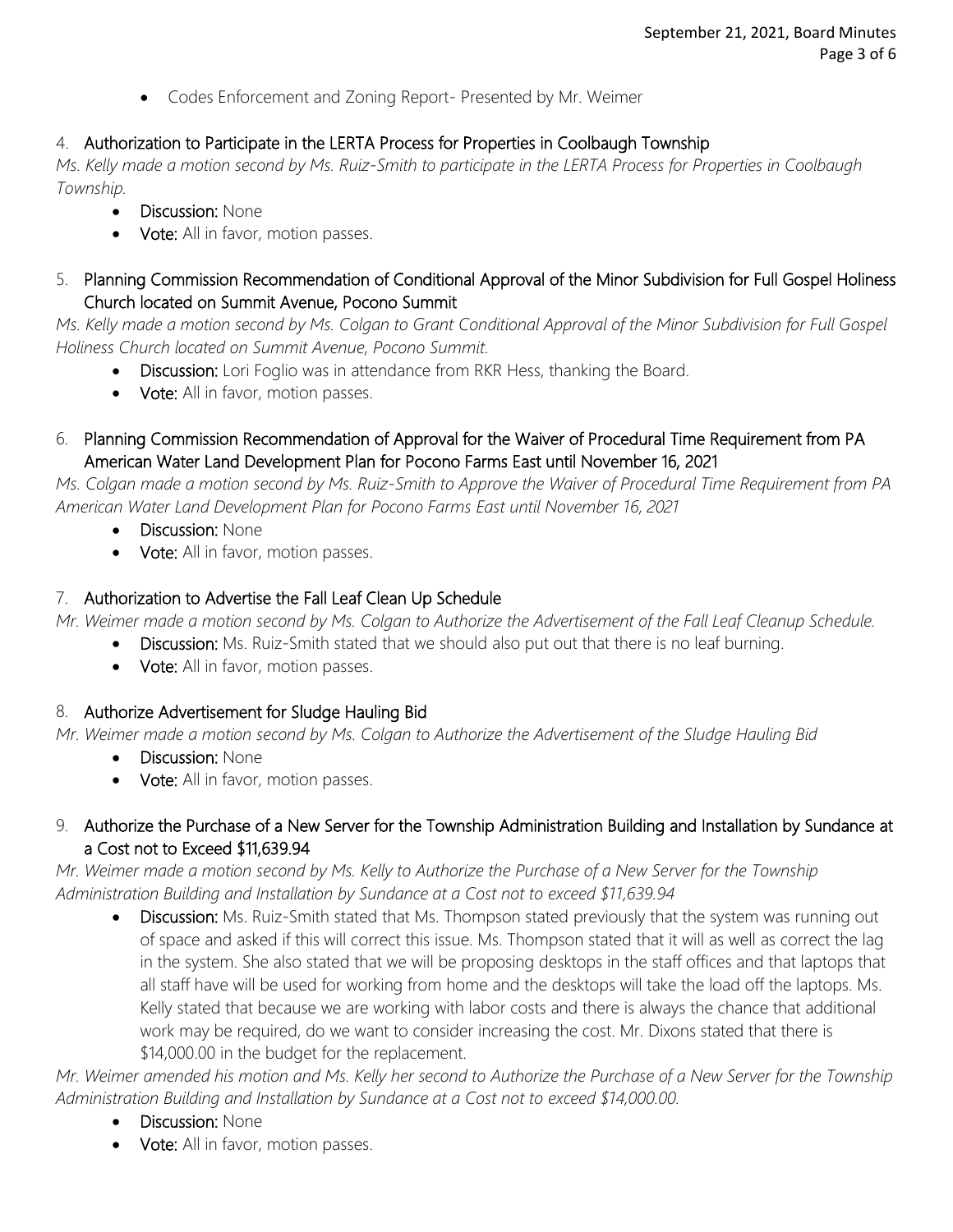#### 10. Minor Subdivision joining lots 12 & 13, Block A-1911, Section 19, Arrowhead Lake, Property Owner Gary L. Brown

*Ms. Colgan made a motion second by Mr. Weimer to Approve the Minor Subdivision joining lots 12 & 13, Block A-1911, Section 19, Arrowhead Lake, Property Owner Gary L. Brown*

- Discussion: None
- Vote: All in favor, motion passes.

# 11. Conditional Approval of Minor Subdivision joining lots 101 & 102, Section E, Stillwater Lake Estates, Property Owner(s) Francisco & Kimberly Vasallo

*Ms. Colgan made a motion second by Mr. Weimer to Grant Conditional Approval of Minor Subdivision joining lots 101 & 102, Section E, Stillwater Lake Estates, Property Owner(s) Francisco & Kimberly Vasallo*

- Discussion: None
- Vote: All in favor, motion passes
- 12. Appointment of Hanover Engineer Associates Sewage Officers Justin P. Robbins (04079) and Luke E. Eggert (04090)

*Ms. Kelly made a motion second by Mr. Weimer to Appoint Hanover Engineer Associates Sewage Officers Justin P. Robbins (04079) and Luke E. Eggert (04090)*

- Discussion: Ms. Ruiz-Smith asked if the ones that are already appointed cannot handle the work or is there another reason. Ms. Kelly stated that they are being appointed to assist with coverage for time off, vacations and times that our SEO is not available. M. Peterson asked what the primary responsibility of Hanover Engineers, being advised that they are the Township Sewage Enforcement Officers.
- Vote: All in favor, motion passes

# 13. Request for Waiver of Sewer Fees for 103 Paper Birch Lane, Tobyhanna

*Ms. Kelly made a motion second by Ms. Ruiz-Smith to Deny the Request for Waiver of Sewer Fees for 103 Paper Birch Lane, Tobyhanna.*

- Discussion: H. Smith asked where Paper Birch Road is, being advised that it is across the street from the Township Municipal Complex.
- Vote: All in favor, motion passes

### 14. Discussion on Fire Apparatus Replacement

Mr. Weimer stated that the 1983 Mack Tanker that the Coolbaugh Township Volunteer Fire Company currently owns is not doing so well and they would like to replace the tanker with a new one. He stated that they would like the Board to be aware of the anticipated purchase and stated that the time that the truck would be ready would be 15-18 months. He stated that should the tanker be taken out of service, it could negatively impact the Township ISO rating. He stated that between now and the time that the new tanker arrives, the ISO rating will remain the same. Mr. Weimer stated that it would be a nine year loan which would require a \$150,000.00 down payment and a \$47,000.00 annual payment. He stated that the money would come from the tax money that they currently receive and stated that they do not need a loan from the township to make the purchase. Mr. Weimer stated that the current loan on the twin engines will be paid off when the annual payments on the new tanker would begin. Solicitor Armstrong confirmed that it would not be a loan from the township and that the fire company is only making the township aware of their intent to purchase the tanker and will be paying for it out of tax funds while also continuing to meet their other obligations.

*Ms. Kelly made a motion second by Ms. Ruiz-Smith to acknowledge the intent of the Coolbaugh Township Volunteer Fire Company to purchase a new tanker which will be paid for out of the tax funds.*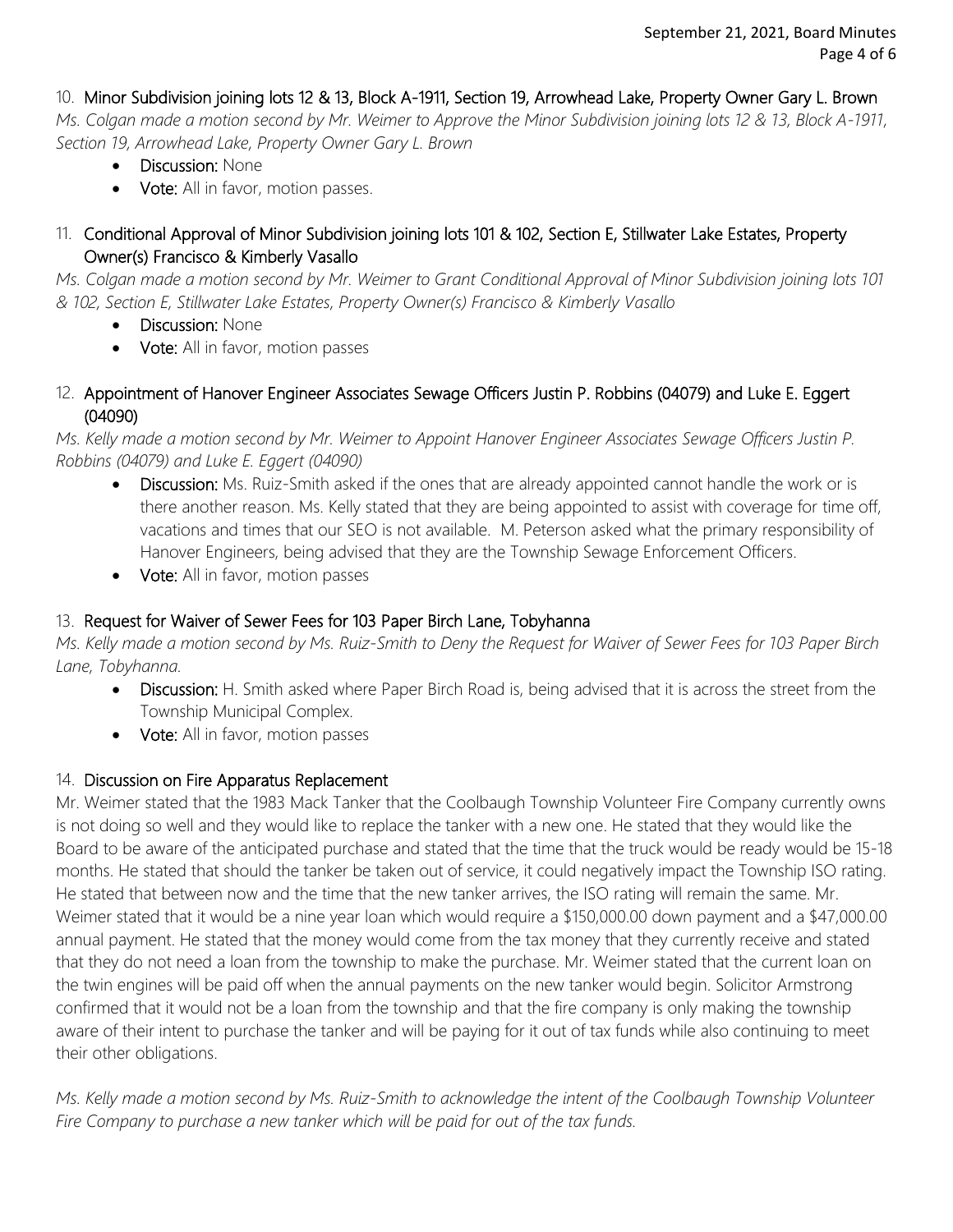- Discussion: D. Pope asked if there is an issue with the Mack tanker being advised that it is a 1983 and it has lasted much longer than it should have. H. Smith stated that the issue with it is that no one knows how to drive it, being advised by Mr. Weimer that it is a standard and many young people do not know how to drive it, but stated that there are a couple volunteers that can drive it. He stated that the issue is that the frame has been welded multiple times. H. Smith asked what the issue is with the aerial truck. D. Pope stated that Mack trucks are a great truck. Mr. Weimer stated that once the new tanker arrives this one will probably be sold on Municibid.
- Vote: All in favor, motion passes.

## 15. Controller Report

Presented by Mr. Dixon

|  | 16. Current obligations |
|--|-------------------------|
|  |                         |

|                            | • General Fund | 108,360.22 |
|----------------------------|----------------|------------|
|                            | • Escrow Fund  | 49,575.83  |
|                            | • Sewer Fund   | 7,215.13   |
| <b>Total Disbursements</b> |                | 165,151.18 |

*Ms. Colgan made a motion second by Ms. Kelly to pay the current obligations in the amount of \$165,151.18.*

- Discussion: Ms. Ruiz-Smith asked for clarification on check# 7944
- Vote: All in favor, motion passes

## 17. Solicitor Armstrong Comments/Updates

Solicitor Armstrong stated that he has been contacted regarding the land development plan on Market Way, which is half Mount Pocono Borough and half Coolbaugh Township with respect to the taxing of the property. He requested a boundary map to review.

Solicitor Armstrong requested a brief executive session following the meeting re: Real Estate.

# 18. Board of Supervisors Executive Sessions

After: Tuesday, September 21, 2021 from 8:40pm-8:55pm Re: Real Estate

# 19. Other Business

Ms. Colgan stated that Parks and Recreation will be having the Touch A Truck event this Saturday from 11am-3pm at the park and stated she would like a savvy notification to be sent out every day. She stated that masks are required.

Mr. Weimer stated that he received a call for the other baseball organization to use the lights at the field and stated that he needs to be sure that DPW has access to the shed for the lights. He stated that he is unsure who purchased the sheds. He would like Ms. Thompson to look into this further. M. Fairservice stated that DPW should have access to the sheds.

Mr. Weimer stated that Saturday is touch a truck as well as Pick Up the Poconos and stated that there will trucks at both. Pick up the Poconos volunteers will be meeting at 9:30am at the Hemlock Open Space Property.

Mr. Weimer stated that in the past we have discussed a repair issue that needs to be completed on Cayuga and stated that the staff was able to make contact with the property owner where our drainage pipe ends on their